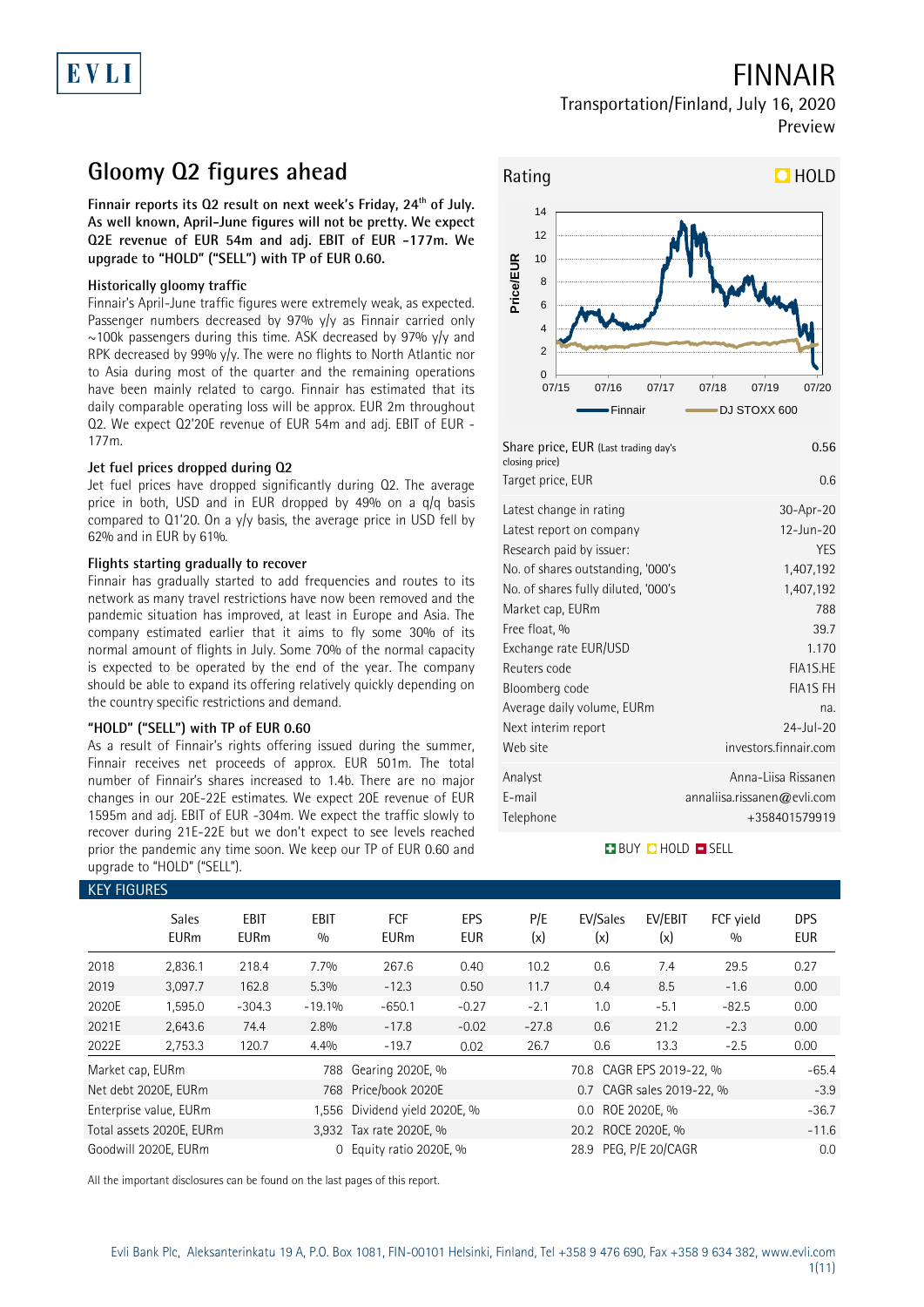Preview

| <b>FINNAIR</b>             | 2017       | 2018        | 2019           | 2019        | 2019       | 2019           | 2019        | 2020        | 2020E          | 2020E          | 2020E          | 2020E         | 2021E             | 2022E        |
|----------------------------|------------|-------------|----------------|-------------|------------|----------------|-------------|-------------|----------------|----------------|----------------|---------------|-------------------|--------------|
| <b>EURm</b>                | FY         | <b>FY</b>   | Q <sub>1</sub> | 02          | Q3         | Q <sub>4</sub> | F'          | Q1          | Q <sub>2</sub> | Q <sub>3</sub> | Q <sub>4</sub> | FY            | $\mathsf{FY}$     | $\mathsf{F}$ |
| Passengers (thousands)     | 11905      | 13281       | 3148           | 3910        | 4088       | 3504           | 14650       | 2656        | 98             | 1954           | 2583           | 7290          | 12496             | 12866        |
| v/y change                 | 10 %       | 12.96       | 4 %            | 13 %        | 12.96      | 1196           | 10%         | $-16.96$    | $-97%$         | $-52.96$       | $-26.9b$       | $-50%$        | 71.9 <sub>h</sub> | 3 %          |
| ASK (mkm)                  | 36922      | 42 38 6     | 10 670         | 12 308      | 12 624     | 11 587         | 47 190      | 9671        | 345            | 6033           | 8 5 4 2        | 24 591        | 42 091            | 43 337       |
| v/v change                 | 9%         | 15 %        | 10 %           | 15%         | 10%        | 1196           | 1196        | $-9.96$     | $-97.96$       | $-52.96$       | $-26.9b$       | $-48.9b$      | 7196              | 3%           |
| RPK (mkm)                  | 30 749     | 34 660      | 8 3 5 6        | 10 152      | 10879      | 915'           | 38 538      | 7025        | 114            | 3 9 4 2        | 6 1 7 8        | 17 259        | 34 095            | 35 107       |
| v/y change                 | 14 %       | 13 %        | 4 %            | 15%         | 1296       | 14 %           | 1196        | $-16.96$    | $-99.96$       | $-64.96$       | $-32.9b$       | $-5596$       | 98 %              | 3%           |
| Load factor (RPK/ASK), PLF | 83.3 %     | 81.8%       | 78.3%          | 82.5%       | 86.2%      | 79.0%          | 81.7%       | 72.6%       | 33.1%          | 65.3 %         | 72.3 %         | 70.2 %        | 81.0%             | 81.0%        |
| y/y change                 | $3.5% - p$ | $-1.5% - D$ | $-4.6% - p$    | $-0.1% - p$ | $1.7% - p$ | $2.1%-p$       | $-0.1% - p$ | $-5.7% - p$ | $-49.4% - D$   | $-20.8% - D$   | $-6.6%$        | $-11.596 - D$ | $10.8% - 1$       | $0.0% - 1$   |
| Total revenue              | 2569       | 2835        | 668            | 789         | 865        | 775            | 3098        | 561         | 54             | 414            | 565            | 1595          | 2644              | 2753         |
| YoY change                 | 11%        | 10%         | 5%             | 10%         | 8%         | 13%            | 9%          | $-16%$      | $-93%$         | $-52.96$       | $-27%$         | $-49.96$      | 66 %              | 4%           |
| Other income               | 77         | 74          | 15             | 13          | 13         | 15             | 56          | 14          | $\Omega$       | 5              |                | 24            | 52                | 52           |
| <b>Staff costs</b>         | $-423$     | $-500$      | $-130$         | $-137$      | $-132$     | $-136$         | -535        | $-136$      | $-37$          | $-72$          | $-102$         | $-348$        | $-468$            | $-479$       |
| v/y change                 | 17.96      | 18 %        | 5 %            | 3 %         | 6 %        | 14 %           | 7%          | 5 %         | $-73.96$       | $-45.96$       | $-25.96$       | $-35.96$      | 35 %              | 296          |
| % of revenue               | 16%        | 18 %        | 19 %           | 1796        | 15 %       | 18 %           | 1796        | 24 %        | 68 %           | 17.96          | 18%            | 22 %          | 1896              | 1796         |
| Fuel                       | $-472$     | $-581$      | $-145$         | $-181$      | $-190$     | $-171$         | $-687$      | $-144$      | $-14$          | $-78$          | $-101$         | $-338$        | $-552$            | $-554$       |
| v/y change                 | $-4.96$    | 23 %        | 14 %           | 24 %        | 17.96      | 18 %           | 18%         | $-1.96$     | $-92%$         | $-59.96$       | $-4196$        | $-51.96$      | 63%               | 0%           |
| % of revenue               | 18 %       | 20%         | 22 %           | 23 %        | 22 %       | 22 %           | 22 %        | 26 %        | 26 %           | 19%            | 18%            | 2196          | 2196              | 20 %         |
| Other OPEX                 | $-1314$    | $-1330$     | $-348$         | $-359$      | $-375$     | $-362$         | $-1444$     | $-304$      | $-94$          | $-214$         | $-278$         | $-889$        | $-1250$           | $-1290$      |
| v/y change                 | 4 %        | 196         | 8%             | 10%         | 8 %        | 9%             | 9%          | $-13.96$    | $-74.96$       | $-43.96$       | $-23.96$       | $-38.96$      | 41 %              | 3%           |
| % of revenue               | 51 %       | 47 %        | 52 %           | 45 %        | 43 %       | 47 %           | 47%         | 54 %        | 173 %          | 52 %           | 49 %           | 56 %          | 47.9 <sub>h</sub> | 47 %         |
| <b>Comparable EBITDA</b>   | 300        | 501         | 60             | 126         | 182        | 121            | 488         | -9          | $-91$          | 55             | 89             | 44            | 426               | 482          |
| Depreciation               | $-129$     | $-294$      | $-76$          | $-79$       | $-81$      | $-90$          | $-325$      | $-83$       | $-86$          | $-88$          | $-92$          | $-349$        | $-352$            | $-361$       |
| Comparable EBIT            | 171        | 218         | $-16$          | 47          | 101        | 31             | 163         | $-91$       | $-177$         | $-33$          | $-3$           | $-304$        | 74                | 121          |
| Comp. EBIT-%               | 6.6%       | 7.7%        | $-2.4%$        | 5.9%        | 11.6%      | 4.0%           | 5.3%        | $-16.2%$    | $-326%$        | $-8.0%$        | $-0.5%$        | $-19.1%$      | 2.8%              | 4.4%         |

Sources: Finnair, Evli estimates



**Estimates**





Evli Bank Plc, Aleksanterinkatu 19 A, P.O. Box 1081, FIN-00101 Helsinki, Finland, Tel +358 9 476 690, Fax +358 9 634 382, [www.evli.com](http://www.evli.com/) 2(11)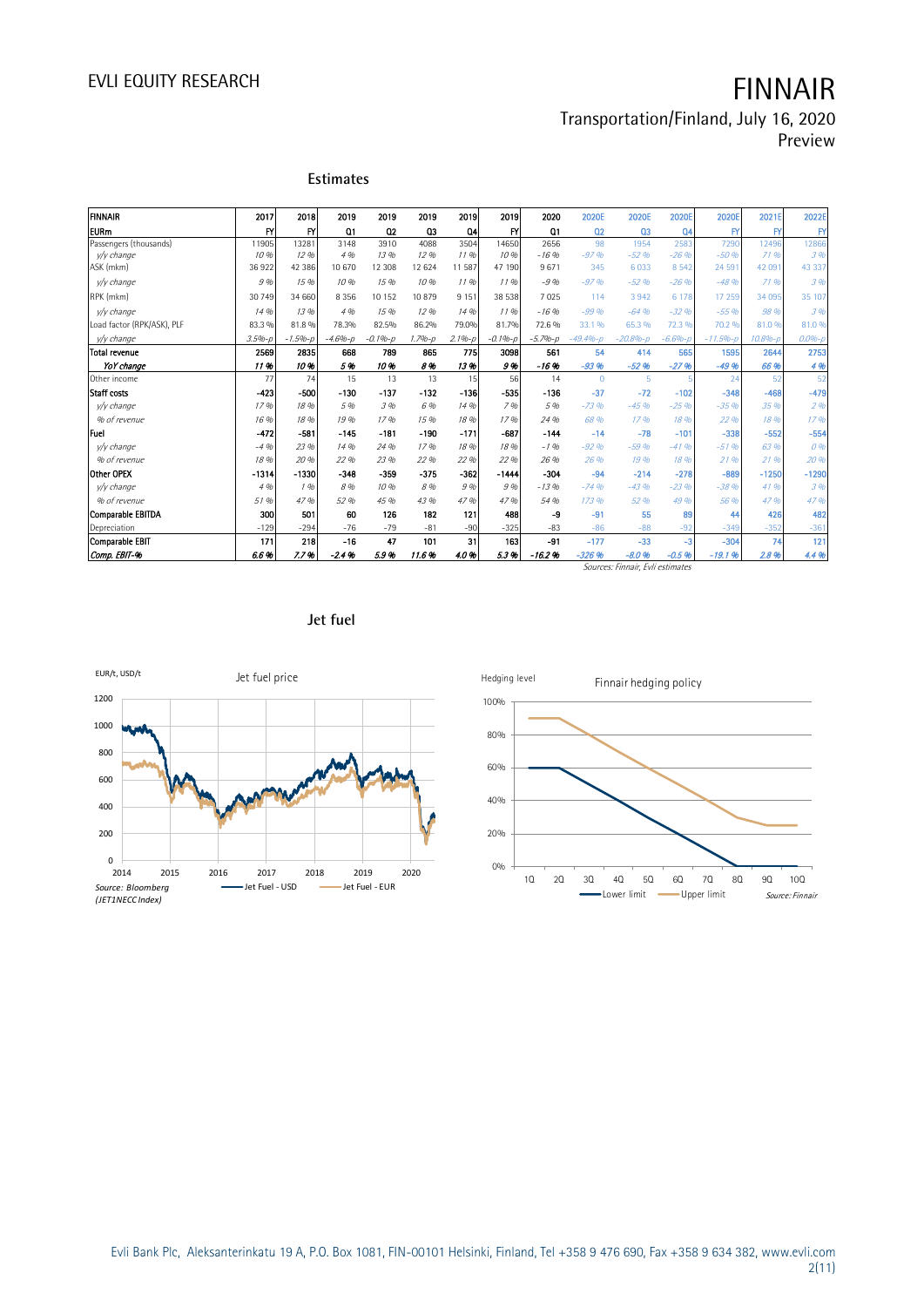# EVLI EQUITY RESEARCH **FINNAIR**

# Transportation/Finland, July 16, 2020

Preview

### **Valuation**

|                                                        | <b>MCAP</b> |           |           | EV/EBITDA EV/EBITDA EV/EBITDA | EV/EBIT       | EV/EBIT | EV/EBIT | P/E                                                                                                                                                  | P/E      | P/E          | P/B       | P/B          | P/B     |
|--------------------------------------------------------|-------------|-----------|-----------|-------------------------------|---------------|---------|---------|------------------------------------------------------------------------------------------------------------------------------------------------------|----------|--------------|-----------|--------------|---------|
| <b>FINNAIR PEER GROUP</b>                              | local FX    | 20        | 21        | 22                            | 20            | 21      | 22      | 20                                                                                                                                                   | 21       | 22           | 20        | 21           | 22      |
| <b>Primary European peers</b>                          |             |           |           |                               |               |         |         |                                                                                                                                                      |          |              |           |              |         |
| <b>SAS AB</b>                                          | 3097        |           | 7.2x      | 5.6x                          |               | 87.0x   | 14.9x   |                                                                                                                                                      |          | 4.7x         |           |              |         |
| International Consolidated Airlines Group              | 4554        |           | 5.5x      | 3.7x                          |               | 16.2x   | 6.8x    |                                                                                                                                                      | 11.1x    | 3.5x         | 1.7x      | 1.6x         | 1.2x    |
| Air France-KLM SA                                      | 1865        |           | 5.3x      | 3.4x                          |               |         | 12.8x   |                                                                                                                                                      |          | 7.6x         |           |              |         |
| Deutsche Lufthansa AG                                  | 4455        |           | 5.1x      | 3.3x                          |               | 62.7x   | 8.7x    |                                                                                                                                                      |          | 7.6x         | 0.7x      | 0.7x         | 0.6x    |
| Norwegian Air Shuttle ASA                              | 10108       | 23.4x     | 8.9x      | 6.5x                          |               |         | 28.7x   |                                                                                                                                                      | 0.7x     | 0.4x         | 0.4x      | 0.2x         | 0.1x    |
| <b>Other European peers</b>                            |             |           |           |                               |               |         |         |                                                                                                                                                      |          |              |           |              |         |
| Aegean Airlines SA                                     | 289         |           |           | 2.7x                          |               |         | 6.8x    |                                                                                                                                                      | 69.4x    | 4.9x         | 2.8x      | 2.1x         | 1.3x    |
| easyJet plc                                            | 3143        |           | 6.2x      | 4.2x                          |               | 20.3x   | 8.4x    |                                                                                                                                                      | 26.5x    | 9.6x         | 1.2x      | 1.2x         | 1.1x    |
| Ryanair Holdings Plc                                   | 12895       | 380.9x    | 8.2x      | 6.0x                          |               | 14.7x   | 9.4x    |                                                                                                                                                      | 13.2x    | 9.7x         | 3.1x      | 2.6x         | 2.1x    |
| Wizz Air Holdings Plc                                  | 2941        | 18.8x     | 6.1x      | 4.7x                          |               | 12.1x   | 9.9x    |                                                                                                                                                      | 15.3x    | 12.6x        | 3.8x      | 3.0x         | 2.3x    |
| North American peers                                   |             |           |           |                               |               |         |         |                                                                                                                                                      |          |              |           |              |         |
| American Airlines Group, Inc.                          | 6829        |           | 21.5x     | 8.3x                          |               |         | 18.3x   |                                                                                                                                                      |          | 8.1x         |           |              |         |
| Delta Air Lines. Inc.                                  | 18241       |           | 7.1x      | 5.1x                          |               | 15.2x   | 8.6x    |                                                                                                                                                      | 15.1x    | 7.3x         | 2.0x      | 1.9x         | 1.9x    |
| JetBlue Airways Corporation                            | 3115        |           | 7.6x      | 4.7x                          |               | 19.1x   | 8.6x    |                                                                                                                                                      | 27.4x    | 9.1x         | 0.8x      | 0.8x         | 0.7x    |
| Southwest Airlines Co.                                 | 21071       |           | 8.4x      | 5.7x                          |               | 14.8x   | 8.4x    |                                                                                                                                                      | 20.7x    | 11.9x        | 1.9x      | 1.8x         | 1.7x    |
| Spirit Airlines, Inc.                                  | 1717        |           | 8.6x      | 7.4x                          |               | 18.3x   | 12.8x   |                                                                                                                                                      | 15.2x    | 9.0x         | 0.8x      | 0.8x         | 0.9x    |
| Primary European peers median                          |             | 23.4x     | 5.5x      | 3.7x                          | $\frac{1}{2}$ | 62.7x   | 12.8x   | $\blacksquare$                                                                                                                                       | 5.9x     | 4.7x         | 0.7x      | 0.7x         | 0.6x    |
| Finnair (Evli est)*                                    |             | 35.2x     | 3.7x      | 3.3x                          | $-5.1x$       | 21.2x   | 13.3x   | $-2.1x$                                                                                                                                              | $-27.9x$ | 26.8x        | 0.7x      | 0.7x         | 0.7x    |
| Finnair discount/premium to primary peer group median* |             | 51 %      | $-32.96$  | $-10.96$                      | $\sim$        | $-66$ % | 4 %     |                                                                                                                                                      | $-574%$  | 472 %        | 11%       | 4 %          | 16 %    |
|                                                        |             |           |           |                               |               |         |         |                                                                                                                                                      |          |              |           |              |         |
|                                                        |             | Div yield | Div yield | Div yield<br>22               | EBIT-%        | EBIT-%  | EBIT-%  | ROCE-%                                                                                                                                               | ROCE-%   | ROCE-%<br>22 | ROE-%     | <b>ROE-%</b> | $ROE-0$ |
| <b>FINNAIR PEER GROUP</b>                              | Ticker      | 20        | 21        |                               | 20            | 21      | 22      | 20                                                                                                                                                   | 21       |              | 20        | 21           | 22      |
| <b>Primary European peers</b><br>SAS AB                | SAS-SE      | $0.0\%$   | 0.0%      | 0.0%                          | $-27.4%$      | 1.4%    | 6.9%    | $-15.9%$                                                                                                                                             | 1.2%     | 7.5%         |           |              |         |
| International Consolidated Airlines Group              | IAG-GB      | 0.3%      | 1.4%      | 6.2%                          | $-25.3%$      | 5.9%    | 11.6%   | $-13.4%$                                                                                                                                             | 5.0%     | 11.0%        | $-89.2%$  | 14.2%        | 33.1%   |
| Air France-KLM SA                                      | AF-FR       | $0.0\%$   | 0.0%      | 0.6%                          | $-35.0%$      | $-1.3%$ | 4.7%    | $-22.7%$                                                                                                                                             | $-1.5%$  | 6.8%         |           |              |         |
| Deutsche Lufthansa AG                                  | LHA-DE      | 0.1%      | 0.6%      | 1.2%                          | $-27.0%$      | 0.9%    | 5.4%    | $-16.8%$                                                                                                                                             | 0.8%     | 5.8%         | $-57.3%$  | $-6.4%$      | 8.3%    |
| Norwegian Air Shuttle ASA                              | NAS-NO      | 0.0%      | 0.0%      | $0.0\%$                       | $-16.5%$      | $-0.2%$ | 6.0%    | $-5.3%$                                                                                                                                              | $-0.1%$  | 3.1%         | $-36.4%$  | 29.7%        | 27.5%   |
| <b>Other European peers</b>                            |             |           |           |                               |               |         |         |                                                                                                                                                      |          |              |           |              |         |
| Aegean Airlines SA                                     | AEGN-GR     | $0.0\%$   | 0.0%      | 1.6%                          | $-13.4%$      | 4.5%    | 8.6%    | $-12.9%$                                                                                                                                             | 5.9%     | 10.7%        | $-145.2%$ | 3.0%         | 26.7%   |
| easyJet plc                                            | EZJ-GB      | 0.4%      | 1.3%      | 4.3%                          | $-16.3%$      | 4.1%    | 8.5%    | $-7.9%$                                                                                                                                              | 3.1%     | 7.5%         | $-20.9%$  | 4.5%         | 11.4%   |
| Ryanair Holdings Plc                                   | RY4C-IE     | 0.0%      | 0.0%      | 0.0%                          | $-16.3%$      | 14.0%   | 18.7%   | $-6.4%$                                                                                                                                              | 9.9%     | 14.0%        | $-17.7%$  | 19.5%        | 21.6%   |
| Wizz Air Holdings Plc                                  | WIZZ-GB     | 0.0%      | $0.0\%$   | $0.0\%$                       | $-11.2%$      | 15.2%   | 15.5%   | $-5.7%$                                                                                                                                              | 11.7%    | 12.0%        | $-18.5%$  | 19.8%        | 18.7%   |
| North American peers                                   |             |           |           |                               |               |         |         |                                                                                                                                                      |          |              |           |              |         |
| American Airlines Group, Inc.                          | AAL-US      | 0.8%      | 0.3%      | 0.4%                          | $-42.0%$      | $-1.7%$ | 5.5%    | $-19.1%$                                                                                                                                             | $-1.3%$  | 4.7%         |           |              |         |
| Delta Air Lines, Inc.                                  | DAL-US      | 1.3%      | 0.0%      | 1.7%                          | $-39.7%$      | 7.4%    | 10.6%   | $-13.8%$                                                                                                                                             | 4.5%     | 8.1%         | $-61.1%$  | 12.4%        | 25.9%   |
| JetBlue Airways Corporation                            | JBLU-US     | 0.0%      | 0.0%      | 0.0%                          | $-38.1%$      | 5.1%    | 9.4%    | $-14.4%$                                                                                                                                             | 3.5%     |              | $-25.8%$  | 2.8%         | 7.8%    |
| Southwest Airlines Co.                                 | LUV-US      | 0.8%      | 0.4%      | 1.0%                          | $-30.0%$      | 8.2%    | 12.5%   | $-14.3%$                                                                                                                                             | 7.0%     | 14.3%        | $-24.4%$  | 8.7%         | 14.2%   |
| Spirit Airlines, Inc.                                  | SAVE-US     | 0.0%      | 0.0%      | 0.0%                          | $-28.2%$      | 8.1%    | 11.0%   | $-8.2%$                                                                                                                                              | 3.7%     |              | $-22.8%$  | 5.0%         | 10.3%   |
| Primary European peers median                          |             | 0.0%      | 0.0%      | 0.6%                          | $-27.0%$      | 0.9%    | 6.0%    | $-15.9%$                                                                                                                                             | 0.8%     | 6.8%         | $-57.3%$  | 14.2%        | 27.5%   |
| Finnair (Lvli est)*                                    | FIA1S-FI    | 0.0%      | 0.0%      | 0.0%                          | $-19.1%$      | 2.8%    | 4.4%    | $-11.6%$                                                                                                                                             | 2.7%     | 4.5%         | $-36.7%$  | $-2.6%$      | 2.8%    |
| Source: Factset, Evli Research                         |             |           |           |                               |               |         |         | Note: Our model treats Finnair's EUR 200m hybrid bond as 100% equity. Our estimates exclude IAC and fair value changes, but include hybrid interest. |          |              |           |              |         |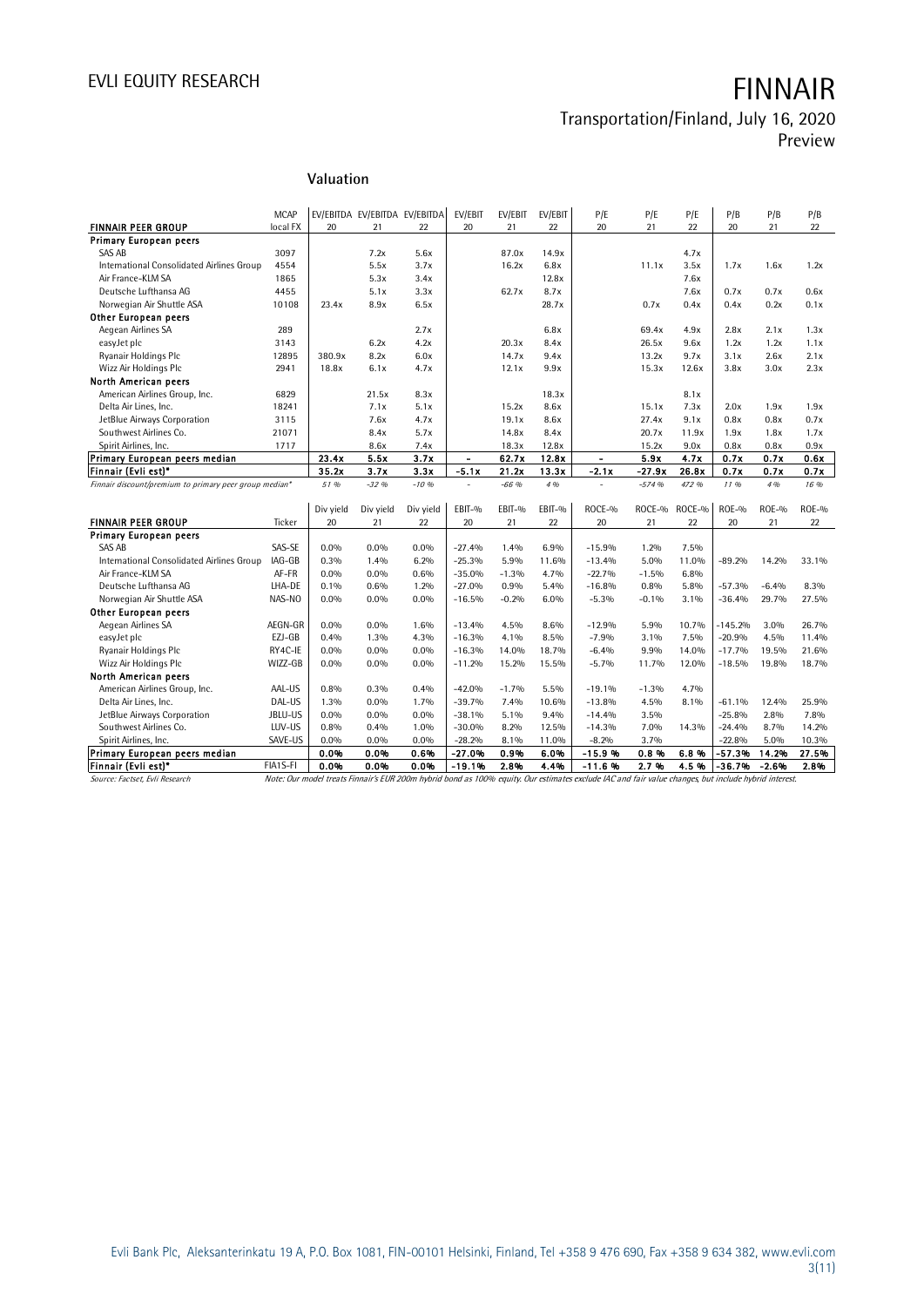| <b>INTERIM FIGURES</b>               |         |        |         |        |         |          |          |         |         |          |         |         |
|--------------------------------------|---------|--------|---------|--------|---------|----------|----------|---------|---------|----------|---------|---------|
| EVLI ESTIMATES, EURm                 | 201901  | 201902 | 201903  | 201904 | 2019    | 202001   | 2020Q2E  | 2020Q3E | 2020Q4E | 2020E    | 2021E   | 2022E   |
| Net sales                            | 668.3   | 789.1  | 865.4   | 774.9  | 3.097.7 | 561.2    | 54.4     | 414.1   | 565.3   | 1,595.0  | 2,643.6 | 2,753.3 |
| EBITDA                               | 60.2    | 125.6  | 181.8   | 120.7  | 488.2   | $-8.6$   | $-91.1$  | 54.7    | 89.2    | 44.2     | 426.2   | 481.9   |
| EBITDA margin (%)                    | 9.0     | 15.9   | 21.0    | 15.6   | 15.8    | $-1.5$   | $-167.5$ | 13.2    | 15.8    | 2.8      | 16.1    | 17.5    |
| EBIT                                 | $-15.8$ | 46.9   | 100.6   | 31.2   | 162.8   | $-91.1$  | $-177.1$ | $-33.3$ | $-2.8$  | $-304.3$ | 74.4    | 120.7   |
| EBIT margin (%)                      | $-2.4$  | 5.9    | 11.6    | 4.0    | 5.3     | $-16.2$  | $-325.6$ | $-8.0$  | $-0.5$  | $-19.1$  | 2.8     | 4.4     |
| Net financial items                  | $-31.0$ | $-8.8$ | $-22.9$ | $-4.3$ | $-67.0$ | $-82.7$  | $-23.0$  | $-23.0$ | $-23.0$ | $-151.7$ | $-94.0$ | $-68.0$ |
| Pre-tax profit                       | $-46.8$ | 38.1   | 77.7    | 26.9   | 95.8    | $-173.8$ | $-200.1$ | $-56.3$ | $-25.8$ | $-456.0$ | $-19.6$ | 52.6    |
| Tax                                  | 9.7     | $-7.8$ | $-14.4$ | $-5.9$ | $-18.4$ | 35.6     | 40.0     | 11.3    | 5.2     | 92.0     | 3.9     | $-10.5$ |
| Tax rate (%)                         | 20.7    | 20.5   | 18.5    | 21.9   | 19.2    | 20.5     | 20.0     | 20.0    | 20.0    | 20.2     | 20.0    | 20.0    |
| Net profit                           | $-40.3$ | 27.1   | 60.1    | 17.8   | 64.6    | $-141.4$ | $-163.2$ | $-48.2$ | $-23.8$ | $-376.6$ | $-28.3$ | 29.5    |
| EPS                                  | $-0.31$ | 0.21   | 0.47    | 0.14   | 0.50    | $-0.10$  | $-0.12$  | $-0.03$ | $-0.02$ | $-0.27$  | $-0.02$ | 0.02    |
| EPS adjusted (diluted no. of shares) | $-0.31$ | 0.21   | 0.47    | 0.14   | 0.50    | $-0.10$  | $-0.12$  | $-0.03$ | $-0.02$ | $-0.27$  | $-0.02$ | 0.02    |
| Dividend per share                   | 0.00    | 0.00   | 0.00    | 0.00   | 0.00    | 0.00     | 0.00     | 0.00    | 0.00    | 0.00     | 0.00    | 0.00    |
| SALES, EURm                          |         |        |         |        |         |          |          |         |         |          |         |         |
| Group total                          | 668.3   | 789.1  | 865.4   | 774.9  | 3,097.7 | 561.2    | 54.4     | 414.1   | 565.3   | 1,595.0  | 2,643.6 | 2,753.3 |
| Total                                | 668.3   | 789.1  | 865.4   | 774.9  | 3,097.7 | 561.2    | 54.4     | 414.1   | 565.3   | 1,595.0  | 2,643.6 | 2,753.3 |
| SALES GROWTH, Y/Y %                  |         |        |         |        |         |          |          |         |         |          |         |         |
| Group total                          | 4.2     | 9.9    | 7.2     | 15.7   | 9.2     | $-16.0$  | $-93.1$  | $-52.1$ | $-27.0$ | $-48.5$  | 65.7    | 4.1     |
| Total                                | 4.2     | 9.9    | 7.2     | 15.7   | 9.2     | $-16.0$  | $-93.1$  | $-52.1$ | $-27.0$ | $-48.5$  | 65.7    | 4.1     |
| EBIT, EURm                           |         |        |         |        |         |          |          |         |         |          |         |         |
| Group total                          | $-15.8$ | 46.9   | 100.6   | 31.2   | 162.8   | $-91.1$  | $-177.1$ | $-33.3$ | $-2.8$  | $-304.3$ | 74.4    | 120.7   |
| Total                                | $-15.8$ | 46.9   | 100.6   | 31.2   | 162.8   | $-91.1$  | $-177.1$ | $-33.3$ | $-2.8$  | $-304.3$ | 74.4    | 120.7   |
| EBIT margin, %                       |         |        |         |        |         |          |          |         |         |          |         |         |
| Group total                          | $-2.4$  | 5.9    | 11.6    | 4.0    | 5.3     | $-16.2$  | $-325.6$ | $-8.0$  | $-0.5$  | $-19.1$  | 2.8     | 4.4     |
| <b>Total</b>                         | $-2.4$  | 5.9    | 11.6    | 4.0    | 5.3     | $-16.2$  | $-325.6$ | $-8.0$  | $-0.5$  | $-19.1$  | 2.8     | 4.4     |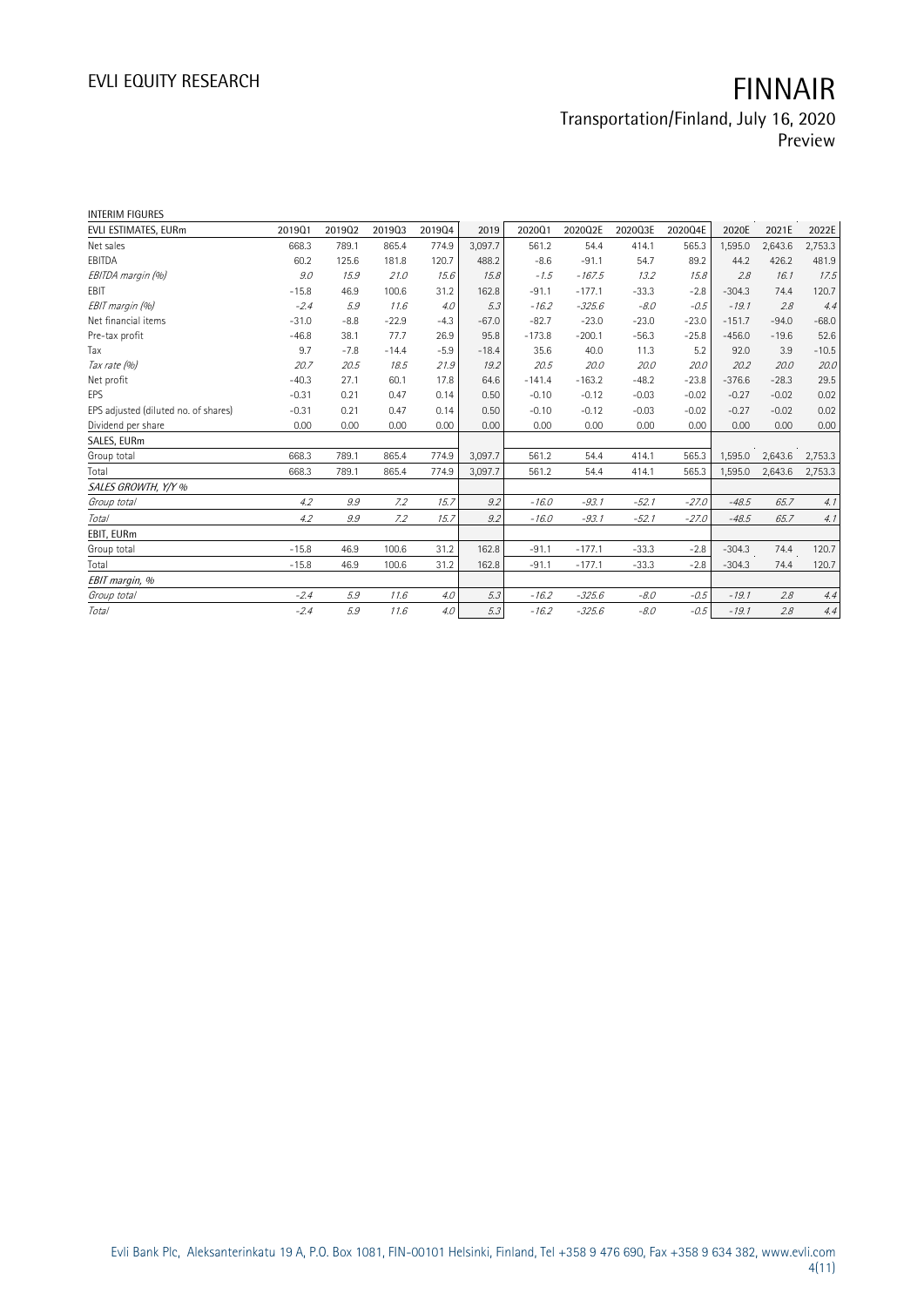# EVLI EQUITY RESEARCH **FINNAIR**

### Transportation/Finland, July 16, 2020 Preview

| INCOME STATEMENT, EURm                   | 2015           | 2016           | 2017                | 2018         | 2019        | 2020E               | 2021E          | 2022E          |
|------------------------------------------|----------------|----------------|---------------------|--------------|-------------|---------------------|----------------|----------------|
| Sales                                    | 2,254.5        | 2,316.8        | 2,568.4             | 2,836.1      | 3,097.7     | 1,595.0             | 2,643.6        | 2,753.3        |
| Sales growth (%)                         | $-1.3$         | 2.8            | 10.9                | 10.4         | 9.2         | $-48.5$             | 65.7           | 4.1            |
| EBITDA                                   | 131.8          | 161.0          | 299.6               | 512.6        | 488.2       | 44.2                | 426.2          | 481.9          |
| EBITDA margin (%)                        | 5.8            | 6.9            | 11.7                | 18.1         | 15.8        | 2.8                 | 16.1           | 17.5           |
| Depreciation                             | $-108.1$       | $-105.8$       | $-129.2$            | $-294.2$     | $-325.4$    | $-348.5$            | $-351.9$       | $-361.3$       |
| EBITA                                    | 23.7           | 55.2           | 170.4               | 218.4        | 162.8       | $-304.3$            | 74.4           | 120.7          |
| Goodwill amortization / writedown        | 0.0            | 0.0            | 0.0                 | 0.0          | 0.0         | 0.0                 | 0.0            | 0.0            |
| EBIT                                     | 23.7           | 55.2           | 170.4               | 218.4        | 162.8       | $-304.3$            | 74.4           | 120.7          |
| EBIT margin (%)                          | 1.1            | 2.4            | 6.6                 | 7.7          | 5.3         | $-19.1$             | 2.8            | 4.4            |
| Reported EBIT                            | 12.4           | 53.8           | 169.5               | 218.3        | 160.0       | $-308.8$            | 74.4           | 120.7          |
| EBIT margin (reported) (%)               | 0.6            | 2.3            | 6.6                 | 7.7          | 5.2         | $-19.4$             | 2.8            | 4.4            |
| Net financials                           | $-8.3$         | $-10.5$        | $-13.7$             | $-129.0$     | $-67.0$     | $-151.7$            | $-94.0$        | $-68.0$        |
| Pre-tax profit                           | 15.4           | 44.7           | 156.7               | 89.4         | 95.8        | $-456.0$            | $-19.6$        | 52.6           |
| Taxes                                    | $-3.1$         | $-8.9$         | $-31.3$             | $-25.6$      | $-18.4$     | 92.0                | 3.9            | $-10.5$        |
| Minority shares                          | 0.0            | 0.0            | 0.0                 | 0.0          | 0.0         | 0.0                 | 0.0            | 0.0            |
| Net profit                               | $-17.8$        | 19.4           | 111.9               | 51.1         | 61.8        | $-381.1$            | $-28.3$        | 29.5           |
| Cash NRIs                                | $-11.3$        | $-1.4$         | $-0.9$              | $-0.1$       | $-2.8$      | $-4.5$              | 0.0            | 0.0            |
| Non-cash NRIs                            | 0.0            | 0.0            | 0.0                 | 0.0          | 0.0         | 0.0                 | 0.0            | 0.0            |
| <b>BALANCE SHEET, EURm</b>               |                |                |                     |              |             |                     |                |                |
| Assets                                   |                |                |                     |              |             |                     |                |                |
| Fixed assets                             | 957            | 1,189          | 1,446               | 1,547        | 1,751       | 1,822               | 1,812          | 1,816          |
| Goodwill                                 | $\mathbf{0}$   | 0              | $\mathbf{0}$        | $\mathbf 0$  | $\mathbf 0$ | $\mathbf{0}$        | $\mathbf 0$    | $\mathbf 0$    |
| Right of use assets                      | $\mathbf 0$    | $\mathbf 0$    | $\mathbf 0$         | 999          | 878         | 1,037               | 1,057          | 1,101          |
| Inventory                                | 12             | 15             | 17                  | 121          | 80          | 64                  | 53             | 55             |
| Receivables                              | 364            | 512            | 460                 | 210          | 217         | 141                 | 205            | 211            |
| Liquid funds                             | 708            | 814            | 965                 | 1,067        | 952         | 868                 | 866            | 771            |
| Total assets                             | 2,050          | 2,529          | 2,887               | 3,944        | 3,878       | 3,932               | 3,993          | 3,955          |
| Liabilities                              |                |                |                     |              |             |                     |                |                |
| Shareholder's equity                     | 727            | 857            | 1,016               | 918          | 966         | 1,085               | 1,057          | 1,086          |
| Minority interest                        | $\mathbf 0$    | $\mathbf 0$    | $\mathsf{O}\xspace$ | $\mathbf 0$  | $\mathbf 0$ | $\mathbf 0$         | $\mathbf 0$    | $\mathbf 0$    |
| Convertibles                             | $\mathbf 0$    | $\mathbf 0$    | $\mathbf 0$         | $\mathbf 0$  | $\mathbf 0$ | $\mathbf 0$         | $\mathbf 0$    | $\mathbf 0$    |
| Lease liabilities                        | $\mathbf 0$    | $\overline{0}$ | $\mathbf 0$         | 1,159        | 1,054       | 1,037               | 1,057          | 1,101          |
| Deferred taxes                           | $\mathbf 0$    | 33             | 74                  | 48           | 64          | 64                  | 64             | 64             |
| Interest bearing debt                    | 346            | 718            | 719                 | 615          | 521         | 600                 | 600            | 480            |
| Non-interest bearing current liabilities | 682            | 519            | 566                 | 285          | 243         | 112                 | 185            | 193            |
| Other interest-free debt                 | 201            | 339            | 428                 | 811          | 873         | 878                 | 873            | 873            |
| Total liabilities                        | 2,050          | 2,529          | 2,887               | 3,944        | 3,878       | 3,932               | 3,993          | 3,955          |
| CASH FLOW, EURm                          |                |                |                     |              |             |                     |                |                |
| + EBITDA                                 | 132            | 161            | 300                 | 513          | 488         | 44                  | 426            | 482            |
| - Net financial items                    | $-8$           | $-10$          | $-14$               | $-129$       | $-67$       | $-152$              | $-94$          | $-68$          |
| - Taxes                                  | $\mathbf 0$    | 33             | $-1$                | $-52$        | $-2$        | 92                  | $\overline{4}$ | $-11$          |
| - Increase in Net Working Capital        | 43             | 56             | 57                  | 50           | $-7$        | $-39$               | 21             | $-1$           |
| $+/-$ Other                              | $-2$           | $-19$          | 40                  | $\mathbf{1}$ | $-16$       | $-17$               | $-13$          | $-13$          |
| = Cash flow from operations              | 164            | 220            | 382                 | 383          | 397         | $-71$               | 344            | 390            |
| - Capex                                  | $-81$          | $-486$         | $-405$              | $-330$       | $-409$      | $-579$              | $-362$         | $-410$         |
| - Acquisitions                           | $\mathbf 0$    | $\mathbf 0$    | $\mathbf 0$         | $\mathbf 0$  | $\mathbf 0$ | $\mathbf 0$         | $\mathbf 0$    | $\mathbf 0$    |
| + Divestments                            | 448            | 153            | 157                 | 214          | $\mathbf 0$ | $\mathsf{O}\xspace$ | $\mathbf 0$    | $\overline{0}$ |
| = Free cash flow                         | 531            | $-113$         | 134                 | 268          | $-12$       | $-650$              | $-18$          | $-20$          |
| +/- New issues/buybacks                  | 231            | 110            | 60                  | $-110$       | 21          | 500                 | $\mathbf 0$    | $\mathbf 0$    |
| - Paid dividend                          | $\overline{0}$ | $\mathbf 0$    | $-13$               | $-38$        | $-35$       | $\mathbf 0$         | $\mathbf 0$    | $\overline{0}$ |
| +/- Other                                | $-480$         | 108            | $-30$               | $-17$        | $-89$       | 67                  | 16             | $-76$          |
| Change in cash                           | 282            | 105            | 151                 | 103          | $-116$      | $-83$               | $-2$           | $-95$          |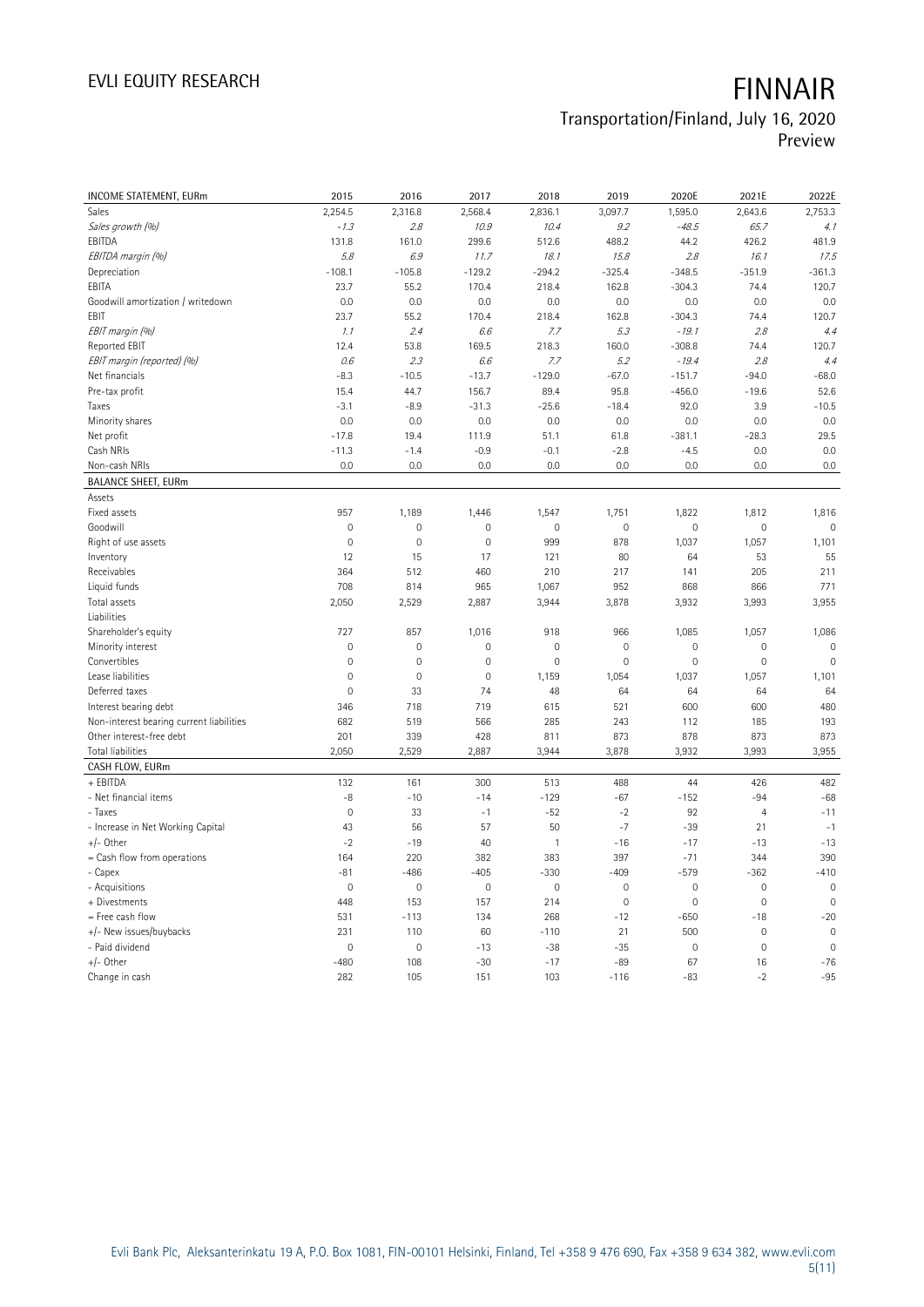| <b>KEY FIGURES</b>                             | 2016            | 2017            | 2018         | 2019         | 2020E        | 2021E        | 2022E        |
|------------------------------------------------|-----------------|-----------------|--------------|--------------|--------------|--------------|--------------|
| M-cap                                          | 516             | 1,643           | 908          | 753          | 788          | 788          | 788          |
| Net debt (excl. convertibles)                  | $-96$           | $-246$          | 707          | 623          | 768          | 791          | 811          |
| Enterprise value                               | 420             | 1,397           | 1,615        | 1,377        | 1,556        | 1,579        | 1,599        |
| Sales                                          | 2,317           | 2,568           | 2,836        | 3,098        | 1,595        | 2,644        | 2,753        |
| EBITDA                                         | 161             | 300             | 513          | 488          | 44           | 426          | 482          |
| <b>FBIT</b>                                    | 55              | 170             | 218          | 163          | $-304$       | 74           | 121          |
| Pre-tax                                        | 45              | 157             | 89           | 96           | $-456$       | $-20$        | 53           |
| Earnings                                       | 21              | 113             | 51           | 65           | $-377$       | $-28$        | 30           |
| Equity book value (excl. minorities)           | 857             | 1,016           | 918          | 966          | 1,085        | 1,057        | 1,086        |
|                                                |                 |                 |              |              |              |              |              |
| Valuation multiples                            |                 |                 |              |              |              |              |              |
| EV/sales                                       | 0.2             | 0.5             | 0.6          | 0.4          | 1.0          | 0.6          | 0.6          |
| EV/EBITDA                                      | 2.6             | 4.7             | 3.2          | 2.8          | 35.2         | 3.7          | 3.3          |
| EV/EBITA                                       | 7.6             | 8.2             | 7.4          | 8.5          | $-5.1$       | 21.2         | 13.3         |
| EV/EBIT                                        | 7.6             | 8.2             | 7.4          | 8.5          | $-5.1$       | 21.2         | 13.3         |
| EV/OCF                                         | 1.9             | 3.7             | 4.2          | 3.5          | $-21.8$      | 4.6          | 4.1          |
| EV/FCFF                                        | $-1.5$          | 6.3             | 6.1          | 8.4          | $-6.9$       | 7.4          | 7.1          |
| P/FCFE                                         | $-4.6$          | 12.2            | 3.4          | $-61.4$      | $-1.2$       | $-44.2$      | $-40.0$      |
| P/E                                            | 24.9            | 14.6            | 10.2         | 11.7         | $-2.1$       | $-27.8$      | 26.7         |
| P/B                                            | 0.6             | 1.6             | 1.0          | 0.8          | 0.7          | 0.7          | 0.7          |
| Target EV/EBITDA                               | 0.0             | 0.0             | 0.0          | 0.0          | 36.5         | 3.8          | 3.4          |
| Target EV/EBIT                                 | 0.0             | 0.0             | 0.0          | 0.0          | $-5.3$       | 22.0         | 13.7         |
| Target EV/FCF                                  | 0.0             | 0.0             | 0.0          | $O.O$        | $-2.5$       | $-91.8$      | $-84.1$      |
| Target P/B                                     | 0.0             | 0.0             | 0.0          | $O.O$        | 0.8          | 0.8          | 0.8          |
| Target P/E                                     | 0.0             | 0.0             | 0.0          | $O.O$        | $-2.2$       | $-29.8$      | 28.6         |
| Per share measures                             |                 |                 |              |              |              |              |              |
|                                                |                 |                 |              |              |              |              |              |
| Number of shares                               | 128,136         | 128,136         | 128,136      | 128,136      | 1,407,192    | 1,407,192    | 1,407,192    |
| Number of shares (diluted)                     | 128,136         | 128,136         | 128,136      | 128,136      | 1,407,192    | 1,407,192    | 1,407,192    |
| EPS                                            | 0.16            | 0.88            | 0.40         | 0.50         | $-0.27$      | $-0.02$      | 0.02         |
| Operating cash flow per share                  | 1.71            | 2.98            | 2.99         | 3.09         | $-0.05$      | 0.24         | 0.28         |
| Free cash flow per share                       | $-0.88$         | 1.05            | 2.09         | $-0.10$      | $-0.46$      | $-0.01$      | $-0.01$      |
| Book value per share                           | 6.69            | 7.93            | 7.17         | 7.54         | 0.77         | 0.75         | 0.77         |
| Dividend per share                             | 0.10            | 0.30            | 0.27         | 0.00         | 0.00         | 0.00         | 0.00         |
| Dividend payout ratio, %                       | 61.7            | 34.1            | 68.6         | 0.0          | 0.0          | 0.0          | 0.0          |
| Dividend yield, %                              | 2.5             | 2.3             | 3.9          | 0.0          | 0.0          | 0.0          | 0.0          |
|                                                |                 |                 |              |              |              |              |              |
| FCF yield, %                                   | $-21.9$         | 8.2             | 29.5         | $-1.6$       | $-82.5$      | $-2.3$       | $-2.5$       |
| Efficiency measures                            |                 |                 |              |              |              |              |              |
| ROE                                            | 2.6             | 12.0            | 5.3          | 6.9          | $-36.7$      | $-2.6$       | 2.8          |
| ROCE                                           | 4.2             | 10.3            | 9.9          | 6.2          | $-11.6$      | 2.7          | 4.5          |
| Financial ratios                               |                 |                 |              |              |              |              |              |
| Inventories as % of sales                      | 0.6             | 0.7             | 4.3          | 2.6          | 4.0          | 2.0          | 2.0          |
| Receivables as % of sales                      | 22.1            | 17.9            | 7.4          | 7.0          | 8.9          | 7.7          | 7.7          |
| Non-interest bearing liabilities as % of sales | 22.4            | 22.0            | 10.1         | 7.8          | 7.0          | 7.0          | 7.0          |
| NWC/sales, %                                   | $-12.7$         | $-18.7$         | $-26.4$      | $-23.9$      | $-44.0$      | $-27.3$      | $-26.2$      |
| Operative CAPEX/sales, %                       | 21.0            | 15.8            | 11.6         | 13.2         | 36.3         | 13.7         | 14.9         |
| CAPEX/sales (incl. acquisitions), %            | 21.0            | 15.8            | 11.6         | 13.2         | 36.3         | 13.7         | 14.9         |
| FCFF/EBITDA                                    | $-1.8$          | 0.7             | 0.5          | 0.3          | $-5.1$       | 0.5          | 0.5          |
| Net debt/EBITDA, book-weighted                 | $-0.6$          | $-0.8$          | 1.4          | 1.3          | 17.4         | 1.9          | 1.7          |
| Debt/equity, market-weighted                   | 1.4             | 0.4             | 0.7          | 0.7          | 0.8          | 0.8          | 0.6          |
| Equity ratio, book-weighted<br>Gearing, %      | 37.8<br>$-11.2$ | 39.1<br>$-24.2$ | 25.4<br>77.0 | 27.4<br>64.5 | 28.9<br>70.8 | 28.6<br>74.9 | 29.8<br>74.6 |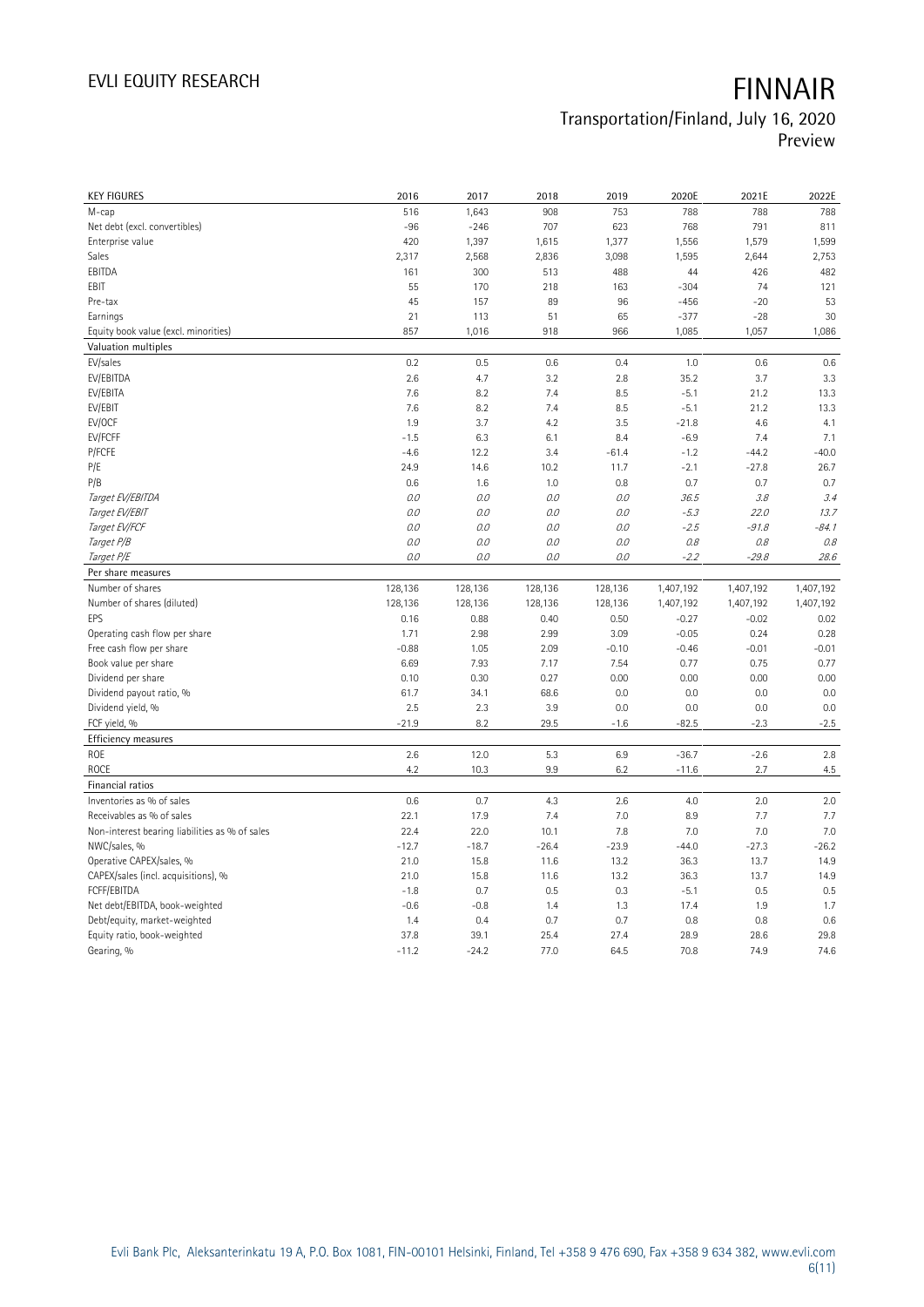COMPANY DESCRIPTION: Finnair is a network airline established in 1923. The company specializes in passenger and cargo traffic between Asia and Europe and it has over 100 destinations worldwide. The company has modern and eco-friendly fleet that consists of over 80 aircrafts.

INVESTMENT CASE: Finnair's investment case relies on growth and profitability improvement which stems from its competitive advantage of operating the transfer traffic between Europe and Asia due to its geographical position and operating a growing cost efficient and eco-friendly modern fleet.

| <b>OWNERSHIP STRUCTURE</b>                | <b>SHARES</b> | <b>EURm</b> | 0/0     |
|-------------------------------------------|---------------|-------------|---------|
| Prime Minister's Office                   | 71,515,427    | 40.049      | 5.1%    |
| The local Government Pensions Institution | 5,191,756     | 2.907       | 0.4%    |
| Varma Mutual Pension Insurance Company    | 3,261,934     | 1.827       | 0.2%    |
| The State Pension Fund                    | 1,999,999     | 1.120       | 0.1%    |
| Elo Mutual Pension Insurance Company      | 1,333,788     | 0.747       | $0.1\%$ |
| SEB Finlandia Investment Fund             | 504,021       | 0.282       | 0.0%    |
| Kivinen Keijo Veikko                      | 350,000       | 0.196       | $0.0\%$ |
| Finnair Oyj                               | 209,600       | 0.117       | $0.0\%$ |
| Hiekkanen Kalevi Antero                   | 176,980       | 0.099       | 0.0%    |
| Bnp Arbitrage                             | 156,284       | 0.088       | 0.0%    |
| Ten largest                               | 84,699,788    | 47.432      | 6%      |
| Residual                                  | 1,322,491,877 | 740.595     | 94%     |
| Total                                     | 1,407,191,665 | 788.027     | 100%    |

| <b>EARNINGS CALENDAR</b> |                                            |
|--------------------------|--------------------------------------------|
| July 24, 2020            | Q <sub>2</sub> report                      |
| October 28, 2020         | Q3 report                                  |
|                          |                                            |
|                          |                                            |
|                          |                                            |
| COMPANY MISCELLANEOUS    |                                            |
| CEO: Topi Manner         | Tietotie 9, 01053 FINNAIR (VANTAA AIRPORT) |

CFO: Mika Stirkkinen Tel: +358 9 818 2780 IR: Erkka Salonen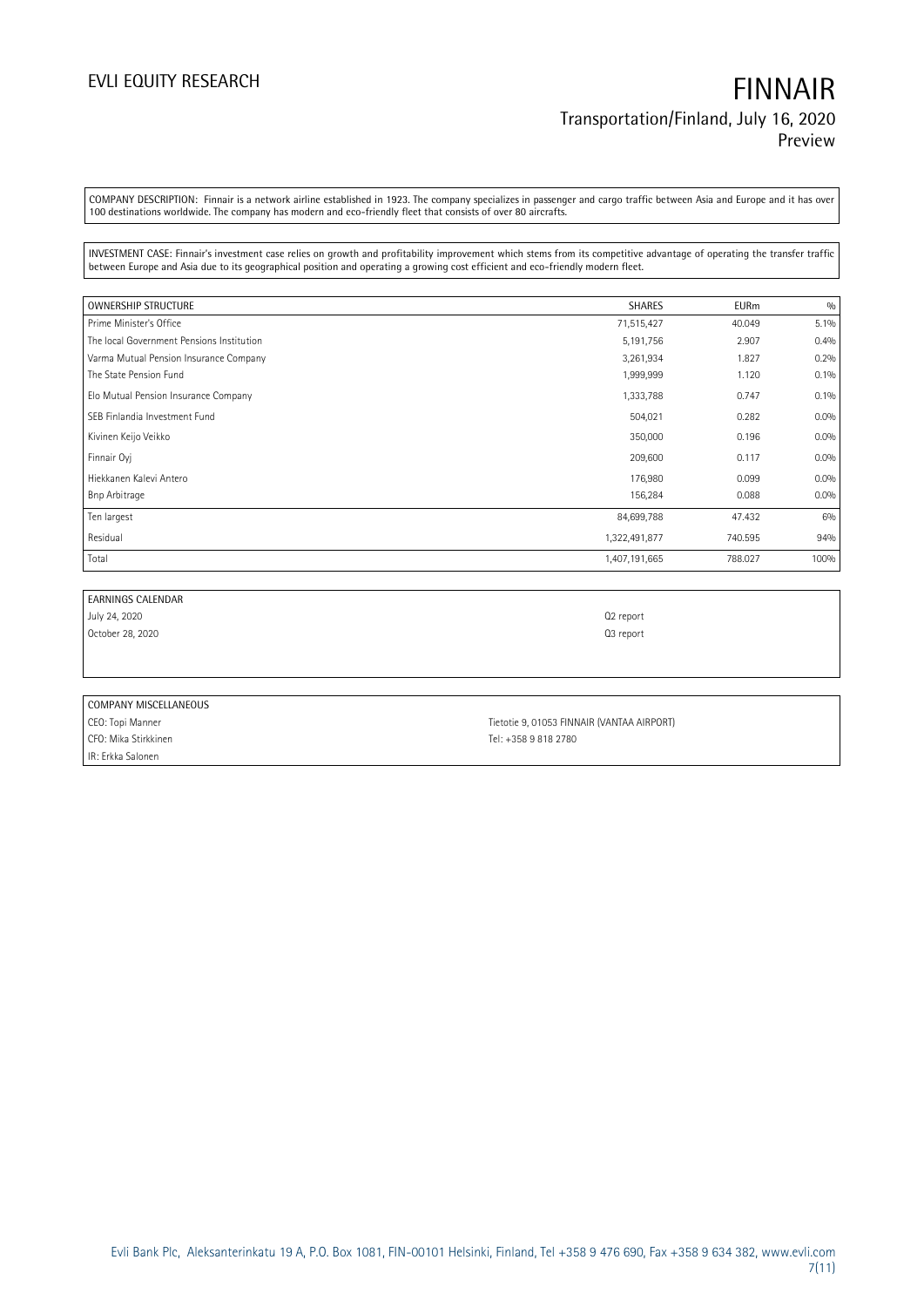DEFINITIONS

| P/E                                                                                                                                       | EPS                                                                                               |
|-------------------------------------------------------------------------------------------------------------------------------------------|---------------------------------------------------------------------------------------------------|
|                                                                                                                                           |                                                                                                   |
| Price per share<br>Earnings per share                                                                                                     | Profit before extraord. items and taxes-income taxes + minority interest<br>Number of shares      |
|                                                                                                                                           |                                                                                                   |
| P/BV                                                                                                                                      | <b>DPS</b>                                                                                        |
|                                                                                                                                           |                                                                                                   |
| Price per share<br>Shareholders' equity + taxed provisions per share                                                                      | Dividend for the financial period per share                                                       |
|                                                                                                                                           |                                                                                                   |
|                                                                                                                                           |                                                                                                   |
| Market cap                                                                                                                                | OCF (Operating cash flow)                                                                         |
| Price per share * Number of shares                                                                                                        | EBITDA - Net financial items - Taxes - Increase in working                                        |
|                                                                                                                                           | capital - Cash NRIs ± Other adjustments                                                           |
|                                                                                                                                           |                                                                                                   |
| EV (Enterprise value)                                                                                                                     | FCF (Free cash flow)                                                                              |
|                                                                                                                                           |                                                                                                   |
| Market cap + net debt + minority interest at market value -                                                                               | Operating cash flow - operative CAPEX - acquisitions + divestments                                |
| share of associated companies at market value                                                                                             |                                                                                                   |
|                                                                                                                                           |                                                                                                   |
| EV/Sales                                                                                                                                  | FCF yield, %                                                                                      |
| Enterprise value                                                                                                                          |                                                                                                   |
| <b>Sales</b>                                                                                                                              | Free cash flow<br>Market cap                                                                      |
|                                                                                                                                           |                                                                                                   |
| EV/EBITDA                                                                                                                                 | Operative CAPEX/sales                                                                             |
|                                                                                                                                           |                                                                                                   |
| Enterprise value<br>Earnings before interest, tax, depreciation and amortization                                                          | Capital expenditure - divestments - acquisitions<br><b>Sales</b>                                  |
|                                                                                                                                           |                                                                                                   |
| EV/EBIT                                                                                                                                   | Net working capital                                                                               |
|                                                                                                                                           |                                                                                                   |
| Enterprise value                                                                                                                          | Current assets - current liabilities                                                              |
| Operating profit                                                                                                                          |                                                                                                   |
| Net debt                                                                                                                                  | Capital employed/Share                                                                            |
|                                                                                                                                           |                                                                                                   |
| Interest bearing debt - financial assets                                                                                                  | Total assets - non-interest bearing debt                                                          |
|                                                                                                                                           | Number of shares                                                                                  |
| Total assets                                                                                                                              | Gearing                                                                                           |
|                                                                                                                                           |                                                                                                   |
| Balance sheet total                                                                                                                       | Net debt                                                                                          |
|                                                                                                                                           | Equity                                                                                            |
| Div yield, %                                                                                                                              | Debt/Equity, %                                                                                    |
|                                                                                                                                           |                                                                                                   |
| Dividend per share                                                                                                                        | Interest bearing debt                                                                             |
| Price per snare                                                                                                                           | Shareholders' equity + minority interest + taxed provisions                                       |
|                                                                                                                                           |                                                                                                   |
|                                                                                                                                           |                                                                                                   |
| Payout ratio, %                                                                                                                           | Equity ratio, %                                                                                   |
| Total dividends                                                                                                                           |                                                                                                   |
| Earnings before extraordinary items and taxes - income taxes + minority interest                                                          | Shareholders' equity + minority interest + taxed provisions<br>Total assets - interest-free loans |
|                                                                                                                                           |                                                                                                   |
|                                                                                                                                           | CAGR, %                                                                                           |
| ROCE, %                                                                                                                                   |                                                                                                   |
|                                                                                                                                           |                                                                                                   |
| Profit before extraordinary items + interest expenses+ other financial costs<br>Balance sheet total - non-interest bearing debt (average) | Cumulative annual growth rate = Average growth per year                                           |
|                                                                                                                                           |                                                                                                   |
| ROE, %                                                                                                                                    |                                                                                                   |
|                                                                                                                                           |                                                                                                   |
| Profit before extraordinary items and taxes - income taxes                                                                                |                                                                                                   |
| Shareholder's equity + minority interest + taxed provisions (average)                                                                     |                                                                                                   |
|                                                                                                                                           |                                                                                                   |
|                                                                                                                                           |                                                                                                   |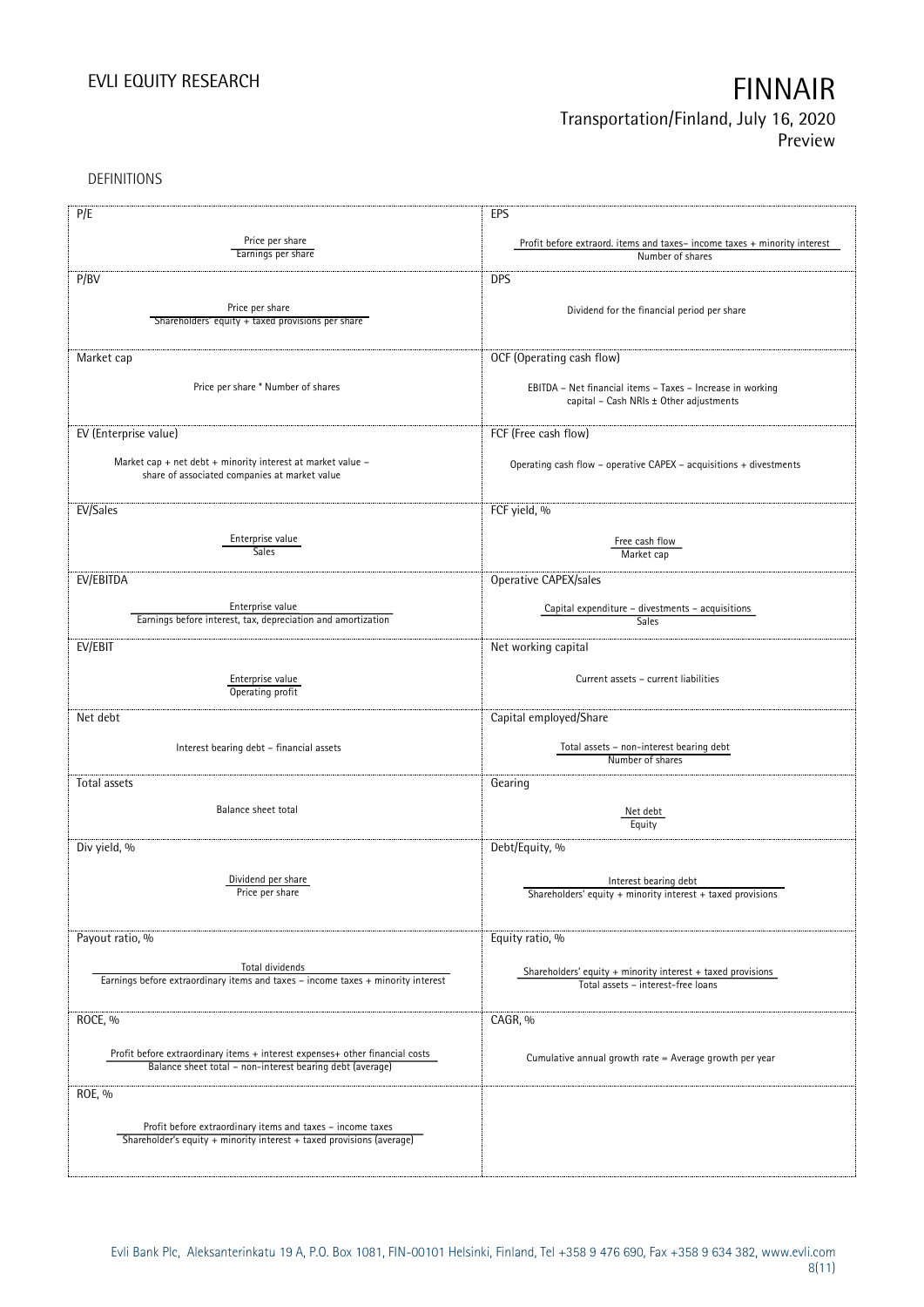### Important Disclosures

Evli Research Partners Plc ("ERP") uses 12-month target prices. Target prices are defined by utilizing analytical techniques based on financial theory including (but not limited to) discounted cash flow analysis and comparative valuation. The selection of valuation methods depends on different circumstances. Target prices may be altered on the basis of new information coming to light in the underlying company or changes in interest rates, changes in foreign exchange rates, other securities prices or market indices or outlook for the aforementioned factors or other factors that may change the conditions of financial markets. Recommendations and changes by analysts are available at [Analysts' recommendations and ratings revisions](https://research.evli.com/JasperAllModels.action?authParam=key;461&authParam=x;G3rNagWrtf7K&authType=3). Investment recommendations are defined as follows: Target price compared to share price Recommendation



The graph above shows the distribution of ERP's recommendations of companies under coverage in 11th of May 2020. If recommendation is not given, it is not mentioned here.

### Name(s) of the analyst(s): Rissanen

This research report has been prepared by Evli Research Partners Plc ("ERP" or "Evli Research"). ERP is a subsidiary of Evli Bank Plc. Production of the investment recommendation has been concluded on [16.07.2020, 8:30]. This report has been published on [16.07.2020, 9:30].

None of the analysts contributing to this report, persons under their guardianship or corporations under their control have a position in the shares of the company or related securities.

The date and time for any price of financial instruments mentioned in the recommendation refer to the previous trading day's closing price(s) unless otherwise stated in the report.

Each analyst responsible for the content of this report assures that the expressed views accurately reflect the personal views of each analyst on the covered companies and securities. Each analyst assures that (s)he has not been, nor are or will be, receiving direct or indirect compensation related to the specific recommendations or views contained in this report.

Companies in the Evli Group, affiliates or staff of companies in the Evli Group, may perform services for, solicit business from, hold long or short positions in, or otherwise be interested in the investments (including derivatives) of any company mentioned in the publication or report.

Neither ERP nor any company within the Evli Group have managed or co-managed a public offering of the company's securities during the last 12 months prior to, received compensation for investment banking services from the company during the last 12 months prior to the publication of the research report.

ERP has signed an agreement with the issuer of the financial instruments mentioned in the recommendation, which includes production of research reports. This assignment has a limited economic and financial impact on ERP and/or Evli. Under the assignment ERP performs services including, but not limited to, arranging investor meetings or –events, investor relations communication advisory and production of research material.

ERP or another company within the Evli Group does not have an agreement with the company to perform market making or liquidity providing services. months prior to, received compensation for investment banking services from the company during the last 12 months prior to the publication of the. For the prevention and avoidance of conflicts of interests with respect to this report, there is an information barrier (Chinese wall) between Investment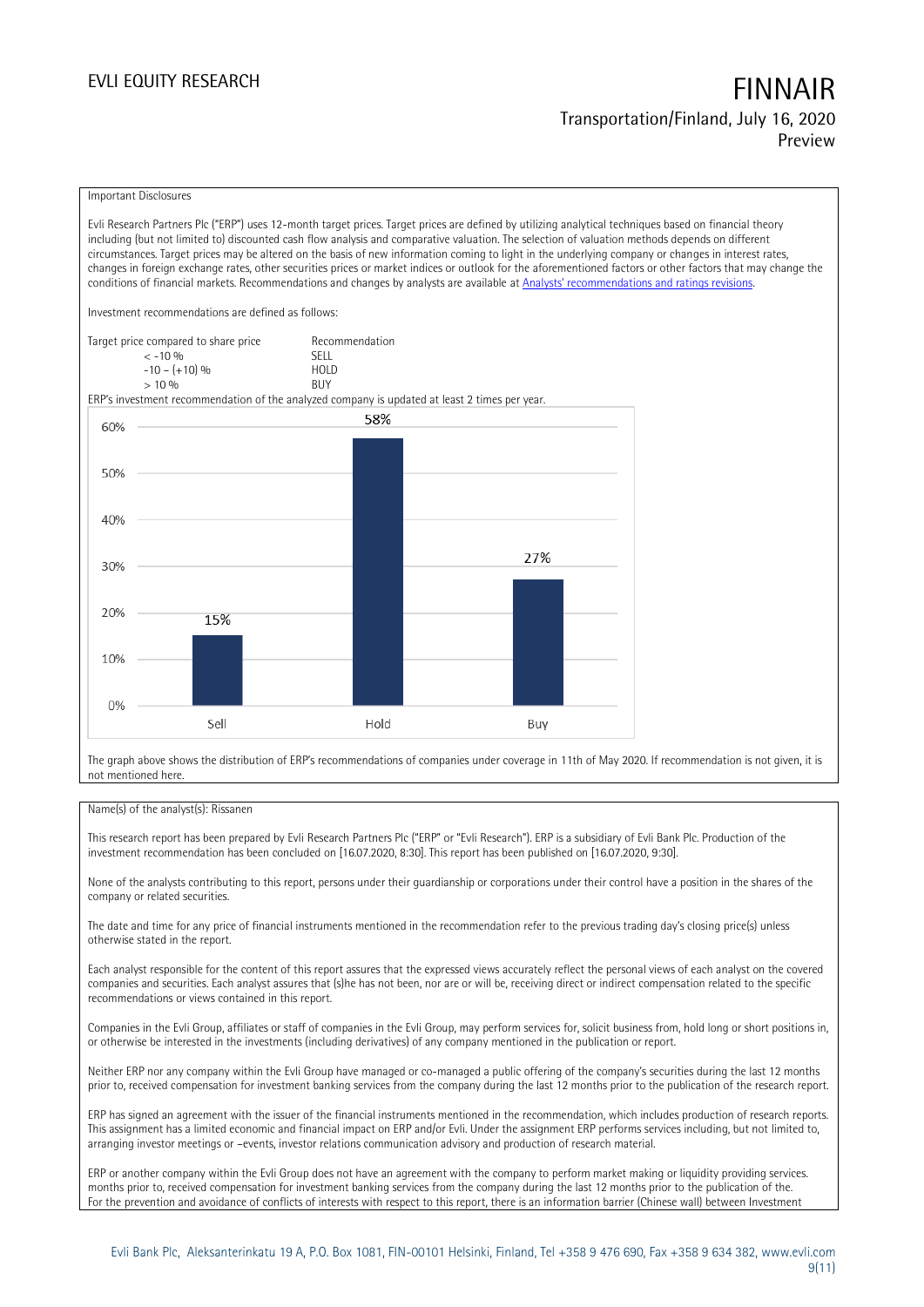Research and Corporate Finance units concerning unpublished investment banking services to the company. The remuneration of the analyst(s) is not tied directly or indirectly to investment banking transactions or other services performed by Evli Bank Plc or any company within Evli Group.

This report has not been disclosed to the company prior to its dissemination.

This report is provided and intended for informational purposes only and may not be used or considered under any circumstances as an offer to sell or buy any securities or as advice to trade any securities.

This report is based on sources ERP considers to be correct and reliable. The sources include information providers Reuters and Bloomberg, stock-exchange releases from the companies and other company news, Statistics Finland and articles in newspapers and magazines. However, ERP does not guarantee the materialization, correctness, accuracy or completeness of the information, opinions, estimates or forecasts expressed or implied in the report. In addition, circumstantial changes may have an influence on opinions and estimates presented in this report. The opinions and estimates presented are valid at the moment of their publication and they can be changed without a separate announcement. Neither ERP nor any company within the Evli Group are responsible for amending, correcting or updating any information, opinions or estimates contained in this report. Neither ERP nor any company within the Evli Group will compensate any direct or consequential loss caused by or derived from the use of the information represented in this publication.

All information published in this report is for the original recipient's private and internal use only. ERP reserves all rights to the report. No part of this publication may be reproduced or transmitted in any form or by any means, electronic, mechanical, photocopying, recording or otherwise, or stored in any retrieval system of any nature, without the written permission of ERP.

This report or its copy may not be published or distributed in Australia, Canada, Hong Kong, Japan, New Zealand, Singapore or South Africa. The publication or distribution of this report in certain other jurisdictions may also be restricted by law. Persons into whose possession this report comes are required to inform themselves about and to observe any such restrictions.

Evli Bank Plc is not registered as a broker-dealer with the U. S. Securities and Exchange Commission ("SEC"), and it and its analysts are not subject to SEC rules on securities analysts' certification as to the currency of their views reflected in the research report. Evli Bank is not a member of the Financial Industry Regulatory Authority ("FINRA"). It and its securities analysts are not subject to FINRA's rules on Communications with the Public and Research Analysts and Research Reports and the attendant requirements for fairness, balance and disclosure of potential conflicts of interest. This research report is only being offered in U.S. by Auerbach Grayson & Company, LLC (Auerbach Grayson) to Major U.S. Institutional Investors and is not available to, and should not be used by, any U.S. person or entity that is not a Major U.S. Institutional Investor. Auerbach Grayson is a broker-dealer registered with the U.S. Securities and Exchange Commission and is a member of the FINRA. U.S. entities seeking more information about any of the issuers or securities discussed in this report should contact Auerbach Grayson. The securities of non-U.S. issuers may not be registered with or subject to SEC reporting and other requirements.

ERP is not a supervised entity but its parent company Evli Bank Plc is supervised by the Finnish Financial Supervision Authority.